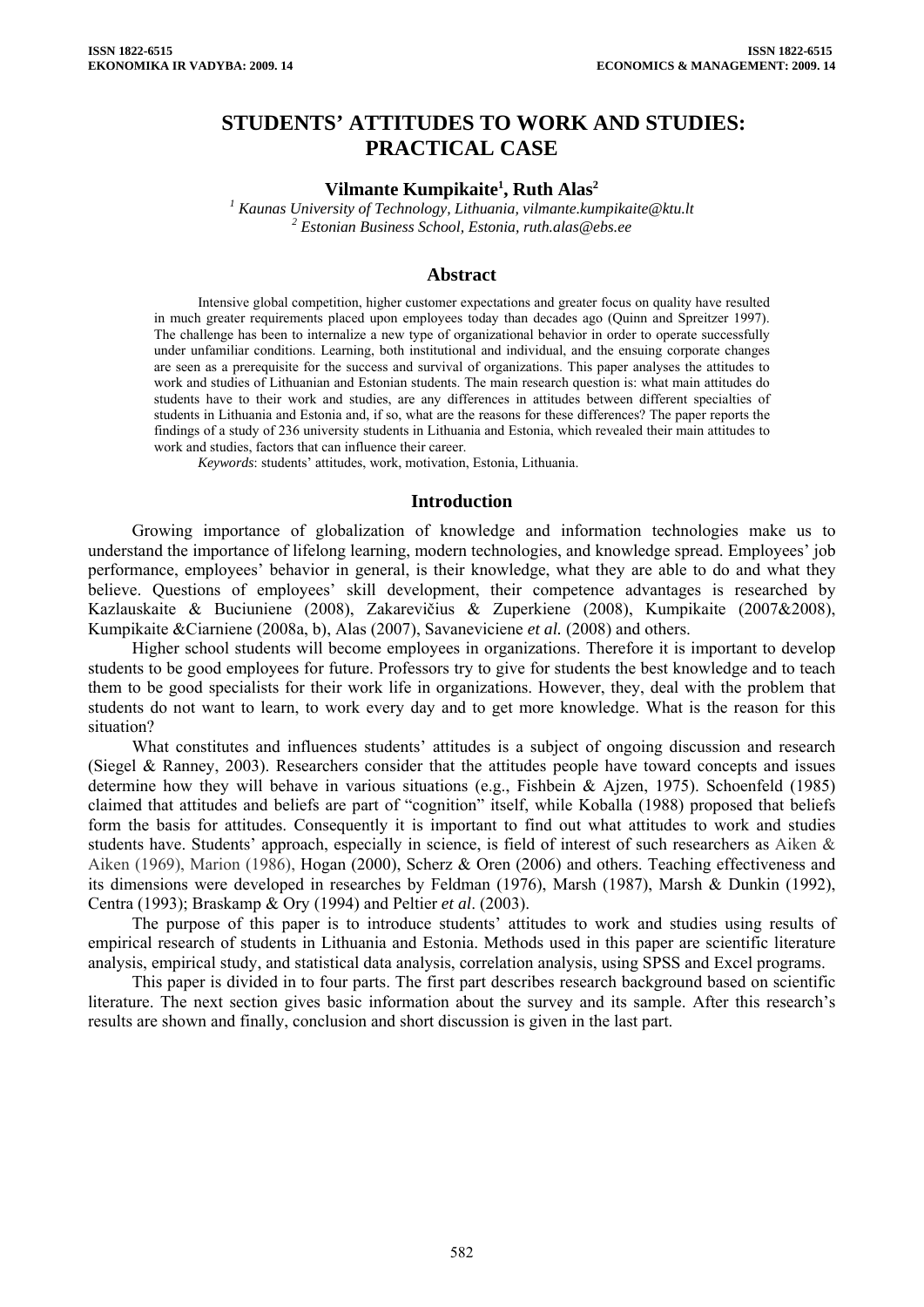## **Research background**

Following scientific literature, three main directions for finding students' attitudes to work and studies were developed for this survey (see Figure 1).

| Students' needs from work<br>Maslow's $(1967)$<br>hierarchy of needs | ъ | 2. Students' attitudes to work<br>Survey on employees' attitudes by $\mathbb{N}$<br>Sakalas (1996)<br>Life-long learning concept (Kang, 2007) | . IV | 3. Students' motives for studies<br>• Ruban et al $(2003)$<br><i>Bye et al.</i> (2007)<br>Debnat et al. (2007) |
|----------------------------------------------------------------------|---|-----------------------------------------------------------------------------------------------------------------------------------------------|------|----------------------------------------------------------------------------------------------------------------|
|----------------------------------------------------------------------|---|-----------------------------------------------------------------------------------------------------------------------------------------------|------|----------------------------------------------------------------------------------------------------------------|

## **Figure 1.** Directions of the research

Maslow (1967) is one of the most famous motivation theorists. In 1944 he depicted hierarchy of needs, where physiological and safety needs were described as lower-order needs; and social, esteem and self actualization needs were described as higher-order-needs. Using Maslow's needs in this study it was selected to explore:

- a. Safety needs, where salary, work conditions and work guarantee were analyzed
- b. Social needs, where good work atmosphere, understanding supervisor, good interpersonal relations and wish to belong to some social group were selected for the survey.
- c. Esteem and self actualization needs, where esteem and self actualization was called as higher needs. Here students' opinion of possibility to use their skills and knowledge, quick career, prestige and possibilities to be promoted was found out.

If we understand what kind of needs students want to satisfy from their work, it lets us to explore students' attitudes to work. In order to analyze them, 4 questions of employees' survey (Sakalas, 1996) were used in the following way:

- a. You want to perform the work nominated you as better as possible, despite received salary.
- b. Any work should not make troubles in your normal life.
- c. You see work as business: the more you are paid the better you work and vice versa.
- d. To live it is necessary to work, but you would not work if you could.

The discourse of lifelong learning potentially expands the theoretical exploration of adult education beyond pedagogical applicability, because there are many more things that we learn in our lives than are taught in educational settings (Kang, 2007). We made an assumption that positive view for life-long learning concept also shows affirmative students' attitudes to work. This assumption was explored in the survey too.

Knowing students' attitudes to work, we can find out and students' reasons for their studies. Bye *et al.* (2007), Debnat *at al.* (2007) try to understand motives of students at the different levels. Professors in the entire world deal with students who do not care or who do not want to work every day. As the phenomenon of disengagement is becoming more prevalent, researchers are focusing their studies on the concept of motivating reluctant learners (e.g., Brophy, 1998; Csikszentmihalyi, 1990; Lumsden, 1994). Nowadays students are similar in the entire world. What is the reason students go to study? Do they seek a diploma or knowledge? Researches in different countries deal with this question. Ruban *et al* (2003), Griffin *et al* (2008) recognized a distinction between students seeking learning and seeking certification. However it happens sometimes that students study only because their parents want them to do this or only because students know that they will be able to get better work after graduation of university. In this research 5 groups of reasons for studies were depicted:

- a. Wish to gain more knowledge.
- b. Wish to get a specialty.
- c. Studying because it is interesting and students like it.
- d. Wish to get a diploma.
- e. Reason that student's parent wanted him/her to study for that specialty.

Reviews dimensions made a background for our research of studying students' attitudes to work and studies. The presentation of research and its results is given in next sections.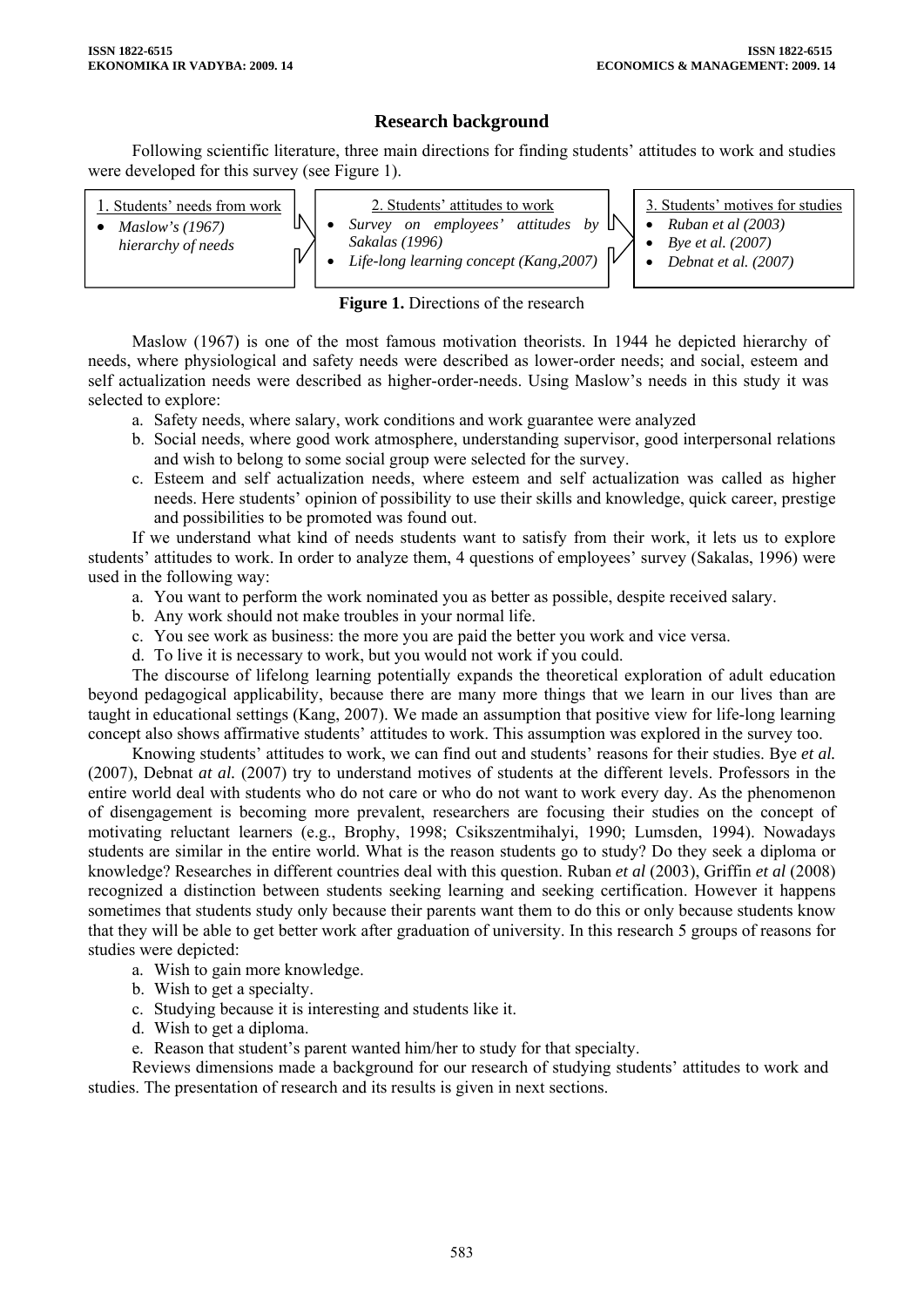## **Description of research**

### **Goal of this study.**

Our aim was to investigate students' attitudes to work and studies. More specific questions were:

- a. What needs students want to satisfy from their work?
- b. What are students' attitudes to work? Do they want to work or would they not work if they could?
- c. What are students' motives for studies?

### **Sample.**

Looking, in the past two decades, Estonia and Lithuania, Eastern European countries, have experienced the process of emerging from the Soviet Union and joining the EU (Alas, 2007). After getting Independence in Lithuania and Estonia, and failed economic situation in these countries, students left high schools and did not graduate them at all. They did not see the reason to study and tried to do their own business. But growing unemployment rate changed the situation. Employers had big possibility to select among many applicants and to choose the best. Such situation influenced young people to study and to gain the qualification. Such similarities let authors to explore students' attitudes to work and studies in these two post communist countries.

Survey was made during 2007 September-2008 September in Lithuania and Estonia. 236 students from 3 different universities participated in the research. 202 students were from Kaunas University of Technology and from University of Management and Economics in Kaunas in Lithuania. 34 students were from Estonian Business School in Tallinn. 9 respondents studied Personnel Management, 88 - Economics at Faculty of Economics and Management, 63 students studied Information Technologies at Faculty of Informatics and 13 students studied Export Transportation at International Study Centre at Kaunas University of Technology. 28 respondents studied Business and Administration at the 1st course at University of Management and Economics, Kaunas, Lithuania. 34 students studying Business and Administration from Estonian Business School in Estonia participated in the survey too. 55.3 percent of all respondents were men and 44.7 percent – females. Information about age groups is provided in Table 1.

| Age       | <b>Frequency</b> | <b>Valid Percent</b> | <b>Cumulative Percent</b> |
|-----------|------------------|----------------------|---------------------------|
| Under 20  | 49               | 20.9                 | 20.9                      |
| $21 - 25$ | l 78             | 75.7                 | 96.6                      |
| $26 - 30$ |                  | 1.3                  | 97.9                      |
| $31 - 35$ |                  | 1.3                  | 99.1                      |
| Over 35   |                  | 0.9                  | 100.0                     |
| Total     | 235              | 100.0                |                           |

**Table 1.** Respondents' Age

### **Interpretation of results**

At first, analyzing students' needs they want to satisfy the most (see Table 2) it was found that all safety needs as salary, work conditions and work guarantees are the most important for students. Social and higher needs are less important. According to results we can see that prestige, quick career and wish to belong for some social group are the least important for respondents. Significant statistical different among different specialties was found. The research showed that for students studying economics, needs of safety are more important than for students studying business and management. Also it was found that for students studying economics, needs of safety are more important than for students studying business and management.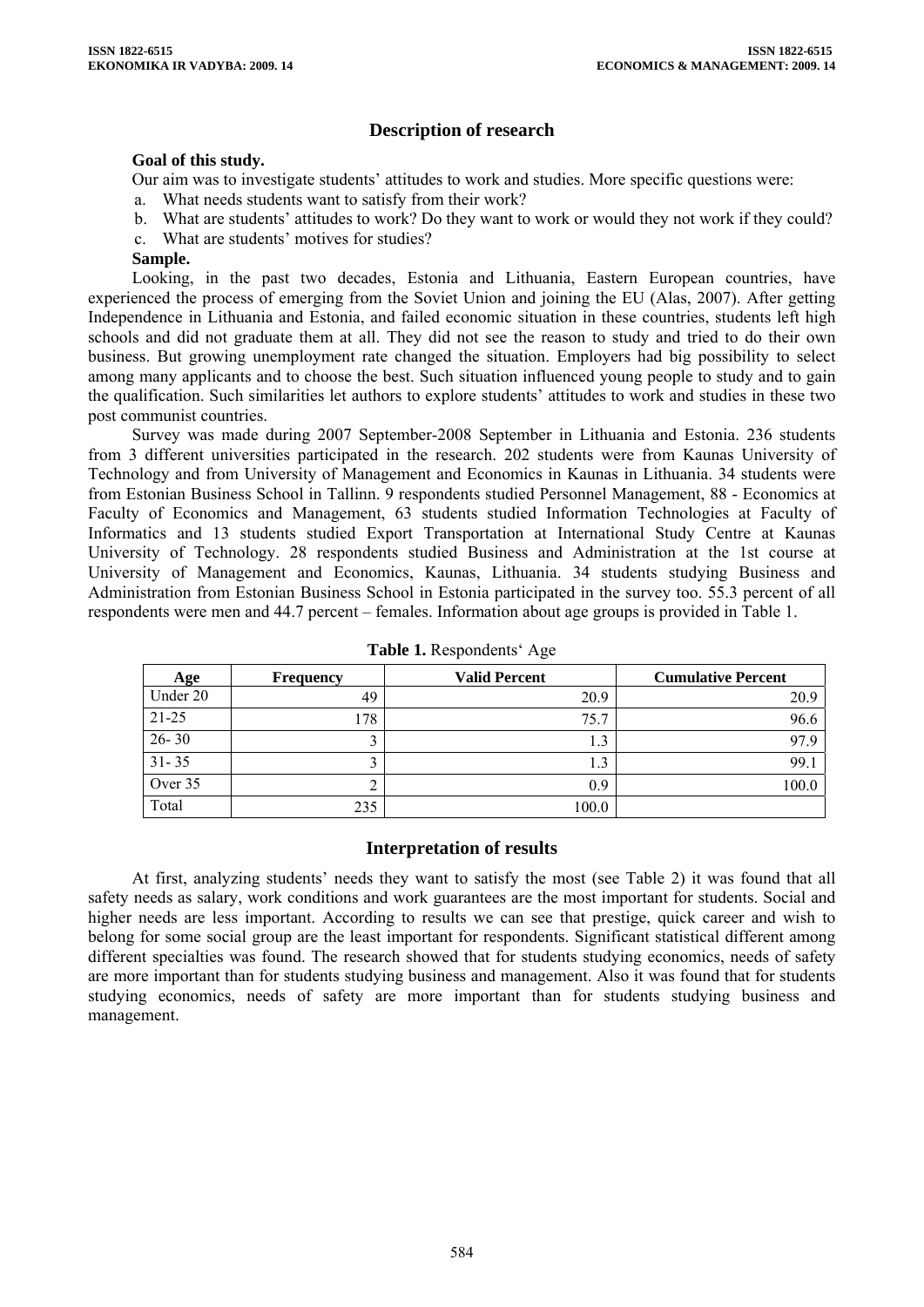| <b>Needs</b>          | <b>Safety needs</b> |                    |                    | <b>Social needs</b>        |                             |                                         |                                                                            | <b>Higher needs</b>                                                      |                 |          |                                                 |
|-----------------------|---------------------|--------------------|--------------------|----------------------------|-----------------------------|-----------------------------------------|----------------------------------------------------------------------------|--------------------------------------------------------------------------|-----------------|----------|-------------------------------------------------|
| <b>Evaluation</b> , % | Salary              | conditions<br>Work | guarantees<br>Work | atmosphere<br>work<br>Good | Understanding<br>supervisor | interpersonal<br>relations<br>$_{Good}$ | belong<br>social<br>dno.18<br>some<br>$\mathbf{c}$<br>Wish<br>$\mathbf{c}$ | knowledge<br>skills<br>$\mathbf{c}$<br>Possibility<br>your<br>use<br>and | career<br>Quick | Prestige | $\mathbf{c}$<br>promoted<br>Possibilities<br>۵e |
| Very important        | 64.2                | 67.7               | 47.1               | 48.4                       | 40.0                        | 33.3                                    | 3.1                                                                        | 56.4                                                                     | 6.9             | 11.6     | 50.9                                            |
| Important             | 30.5                | 25.2               | 36.9               | 43.1                       | 43.6                        | 46.2                                    | 25.9                                                                       | 31.1                                                                     | 4.0             | 38.2     | 36.6                                            |
| Little important      | 4.0                 | 4.9                | 12.4               | 6.7                        | 12.0                        | 16.9                                    | 45.1                                                                       | 7.6                                                                      | 8.9             | 34.7     | 6.7                                             |
| Quit<br>unimportant   | 1.3                 | 2.2                | 3.6                | 1.8                        | 4.4                         | 3.6                                     | 25.9                                                                       | 4.9                                                                      | 0.2             | 15.6     | 5.8                                             |

**Table 2.** Needs, students want to satisfy from their work, in percent

Looking for how long do students plan their career, we see that 32.2 percent of students plan their career for 1-3 years, 18.1 percent for 4-5 years, 18.9 percent up to 1 year, 4.8 percent for 6-9 years, 10.6 percent for 10 and more years and 15.4 percent do not plan totally (see Figure 2). We could say that most of students plan their life only for years of studies or even do not think about their career while they study. This is not very positive situation because students are not a lot motivated to gain better knowledge for their future work.



**Figure 2.** Answers to the question 'For how long do you plan your career?' in percent

In the next step it was tried to explore some basic students' attitudes to work providing them 4 propositions. Sakalas (1996) gave similar results from Germany, Sweden and the USA companies. The comparison of these results and surveyed students is given in Figure 3.



**Figure 3.** Students' attitudes to work, in percent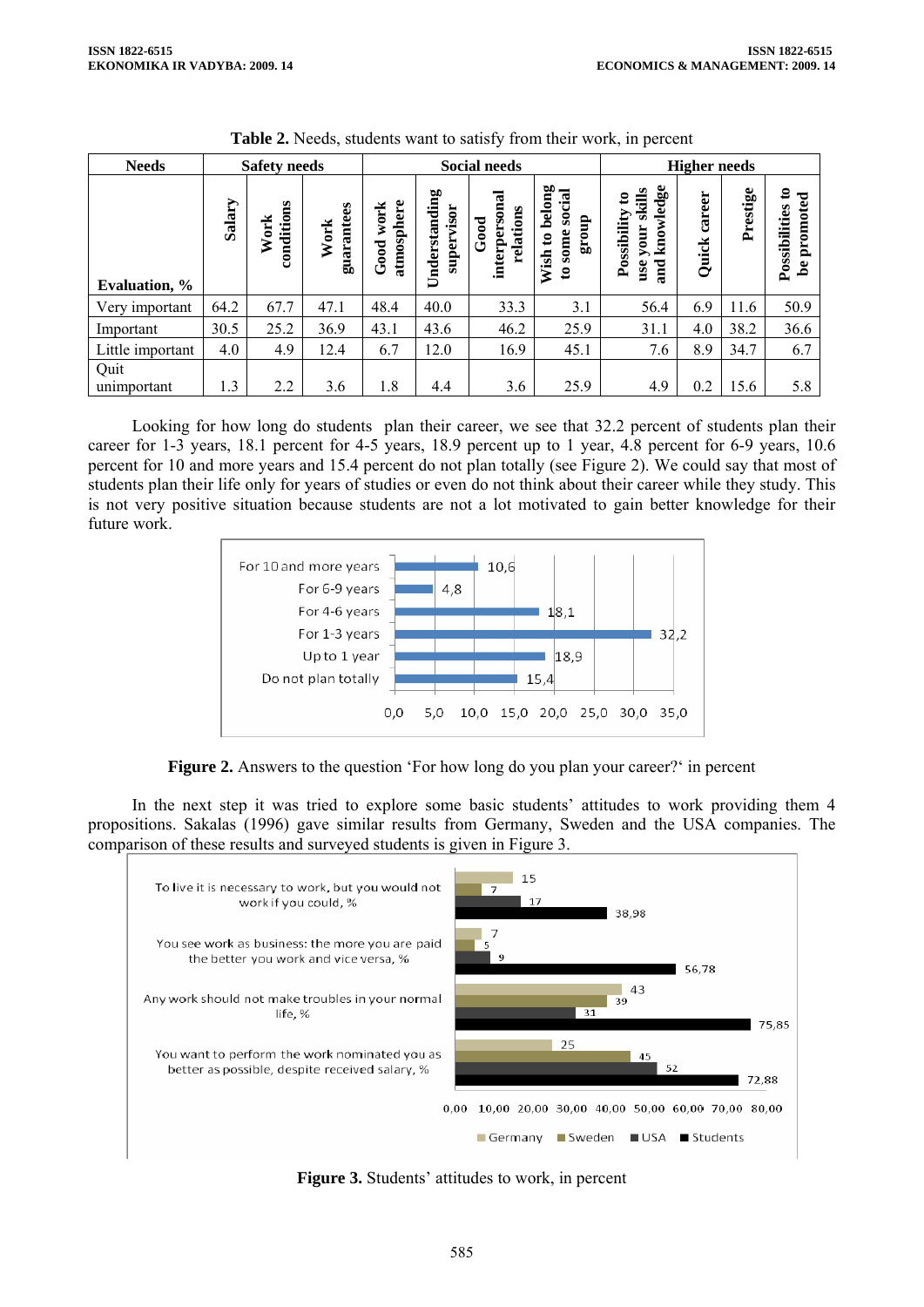Looking at students' results we can see that 75.85 percent of students agreed that any work should not make troubles for their normal life and 72.88 percent of them agreed that they want to perform the work nominated for them as better as possible, despite their received salary. This question was connected with the next one, trying to explore if students see work as business. 56.78 percent of our respondents agreed with this proposition that they see work as business: the more they are paid the better they work and vice versa. These answers show some variance between them. However using Spearmen correlation analysis, it was found statistical significant negative dependents (-0.381 at the 0.05 level) between these answers. It shows that respondents are motivated by money. They work better if they are paid better and look at work as a business.

If we look at the answers of employees from different countries and our students, we see big differences. Only 5 percent of Sweden, 7 of Germany, 9 percent of the USA respondents' see work as business. It shows that they like to work and money is not very important for their decision to work. But this is very important for our respondents (56.78 percent of them look at work as at business). Other question confirms this situation too. 7 percent of Sweden, 15 of Germany, 17 of the USA and even 38.98 percent of our respondents would not work if they could. This shows quite negative approach to work of explored students. Using Spearmen's correlation it was determined relations between students' needs and this question. It was found significant linear 0.202 dependence (at the 0.01 level), which shows that part of respondents work only because to satisfy their safety needs and do not have for work higher demands.

After this, students were asked if they agree with conception of 'lifelong learning" and possibility to have a few specialties. Their opinion about lifelong learning and several specialties according to different criteria is given in Table 3. Most of the respondents agreed with conception of continual learning and that it is useful to have a few specialties. Speaking about specialties the lowest percent of positive answers were among students studying Export Transportation (84.6 percent) and Personnel Management (88.9 percent). However such result is also very high. Answers to this questions show optimistic perspectives that respondents pay attention to their studies trying to become perspective and effective performers.

| <b>Students studying</b>        | It is useful to have a few<br>specialties, $\%$ | Students who agreed with conception of<br>'lifelong learning', % |
|---------------------------------|-------------------------------------------------|------------------------------------------------------------------|
| in Estonia                      | 91.2                                            | 97.1                                                             |
| in Lithuania                    | 91.6                                            | 81.7                                                             |
| Personnel Management            | 88.9                                            | 66.7                                                             |
| Economics                       | 95.5                                            | 94.3                                                             |
| <b>Information Technologies</b> | 93.7                                            | 79.4                                                             |
| Business and Management         | 96.4                                            | 89.3                                                             |
| <b>Export Transportation</b>    | 84.6                                            | 69.2                                                             |

**Table 3.** Students' opinion about lifelong learning and several specialties according to different criteria

Looking at the reasons of studies (respondents could indicate several reasons) , it was found that 60.4 percent of respondents study because they want to receive a diploma, 70 percent want to get specialty, 69.6 percent want to get more knowledge, 28.3 percent study because they like it and 6.5 percent answered that their parents wanted them to do this (see Figure 4).



**Figure 4.** Students' reasons for studies, in percent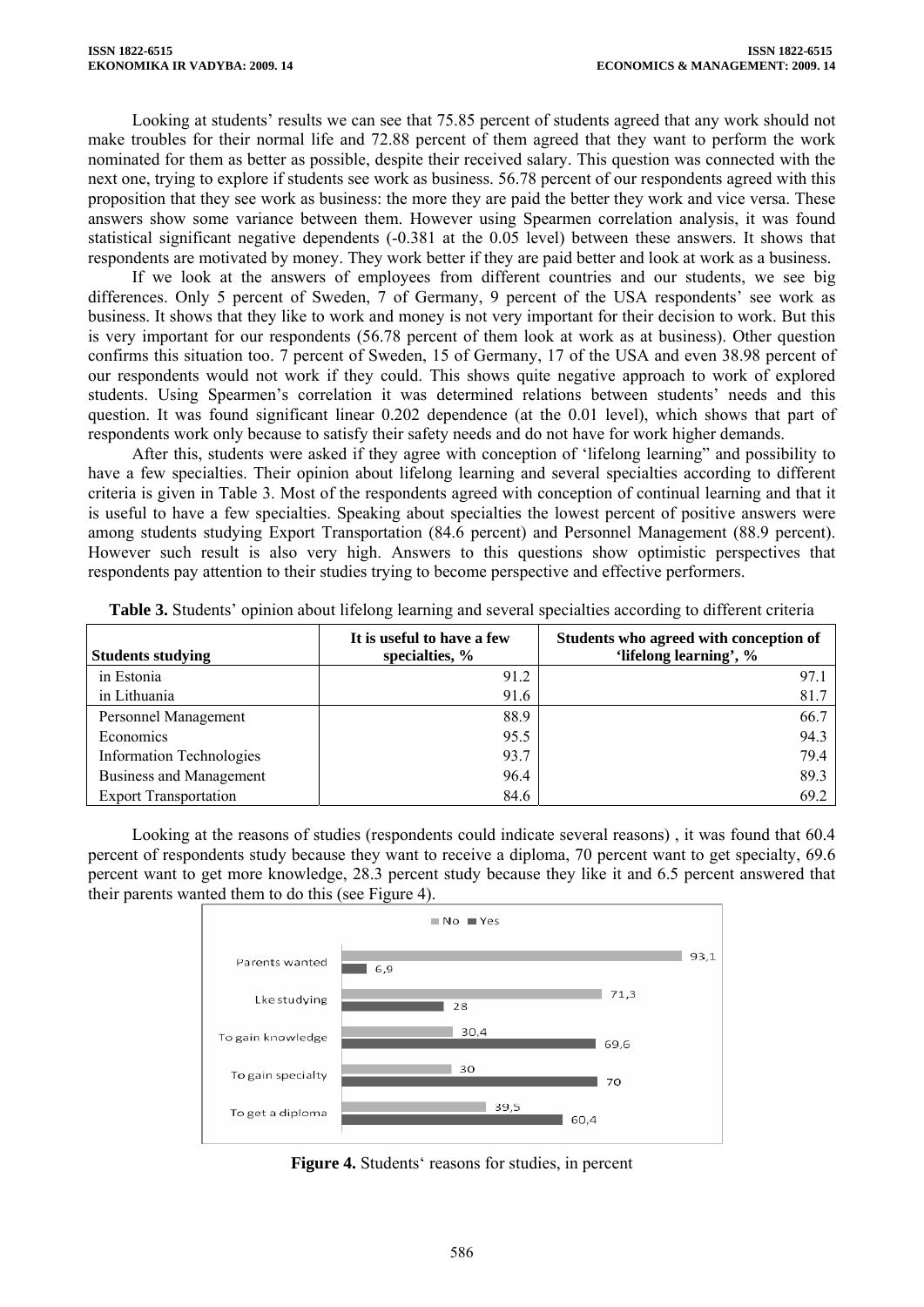Summarizing the results of the study we can see quite positive attitudes to work and studies. Students want to satisfy their safety needs the most. Consequently they need to work and they look at work as a business: work well if they are paid better. There through students try to gain knowledge, specialty and to receive certificate in order to get money and satisfy their needs.

## **Conclusion**

The following main findings were depicted from this research:

- No statistical difference was found among answers of respondents according students' age and country of studies. But research showed that there were significant statistical difference between specialties and needs motivating students. Needs of safety are more important for students studying economics than for students studying business and management.
- Results showed that students want to satisfy their safety needs from work the most. It means, they seek financial independence from their families and parents.
- Looking at students attitudes to work, we see that students' attitudes are quite different in comparison with results' of employees' opinion in Germany, the USA and Sweden. Our respondents look at work more as at business as employees of researched countries.

It is not easy to find the reasons of these differences. We have only assumption that while students did not satisfy their basic needs, do not have big work experience and financial freedom from their relatives, they wish to gain it and look at work as at business. And studies are only means to reach this purpose. However if they reach it and will have more work experience, their attitudes probably will change. They will start to take care about higher needs more and they will find interest to work not only for money but for self development and satisfaction. This would decrease number of persons who would not work if they could. Looking at such perspectives, it would be interesting and useful to repeat this research and to see how students' attitudes convert in changes of time.

Summarizing, we could say that we can see quite positive students' attitudes to their studies and work. This conclusion is based on results that most students agreed with 'lifelong learning' concept and positive possibility to have several specialties. Looking at the reasons of studies, quite optimistic perspective is that 161 respondents (from 236 respondents only 5 did not answered to this question) want to get specialty and 160 respondents want to gain more knowledge. However, negative side is that getting a diploma (141 answers) is still one of the main reasons of studies in Lithuania and Estonia. This shows that students are not a lot motivated to gain the best knowledge and it makes their teachers' work more complicated.

As every survey, this one has its limitations too. First of all it was too small sample of students in Estonia in order to speak about differences between students studying in Lithuania and Estonia. Next, it is not enough samples of respondents from different universities to try to look throw differences among them.

### **References**

- 1. Aiken, Jr. L. R. & Aiken, D. R. (1969). Recent research on attitudes concerning science. Science Education. 53(4), 295-305.
- 2. Alas, R. (2007) The Triangular Model for Dealing with Organizational Change. Journal of Change Management. 7, ( 3 & 4), 255 - 271.
- 3. Braskamp, L.A. & Ory, J. C. (1994). Assessing Faculty Work: Enhancing Individual and Institutional Performance. Jossey-Bass: San Francisco.
- 4. Brophy, J. (1998). Failure syndrome students (Report No. EDO-PS-98-2).Washington, DC: Office of Educational Research and Improvement. (ERIC Document Reproduction Service No. ED419625)
- 5. Bye, D, Pushkar, D. & Conway, M. (2007), Undergraduate Students Motivation, Interest, and Positive Affect in Traditional and Nontraditional. Adult Education Ouarterly. 57 (2), 141-158, and Nontraditional, Adult Education Quarterly. 57 (2), 141-158, [http://aeq.sagepub.com/cgi/content/abstract/57/2/141.](http://aeq.sagepub.com/cgi/content/abstract/57/2/141)
- 6. Centra, J.A. (1993). Reflective Faculty Evaluation: Enhancing Teaching and Determining Faculty Effectiveness. Jossey-Bass: San Francisco.
- 7. Cote, J.E. & Levine, C. (1997). Student Motivation, Learning Environments, and Human Capital Acquisition: Toward an Integrated Paradigm of Student Development. Journal of College Student Development. 38 (3), 229- 243.
- 8. Csikszentmihalyi, M. (1990). Flow: The psychology of optimal experience. New York: Harper Perennial.